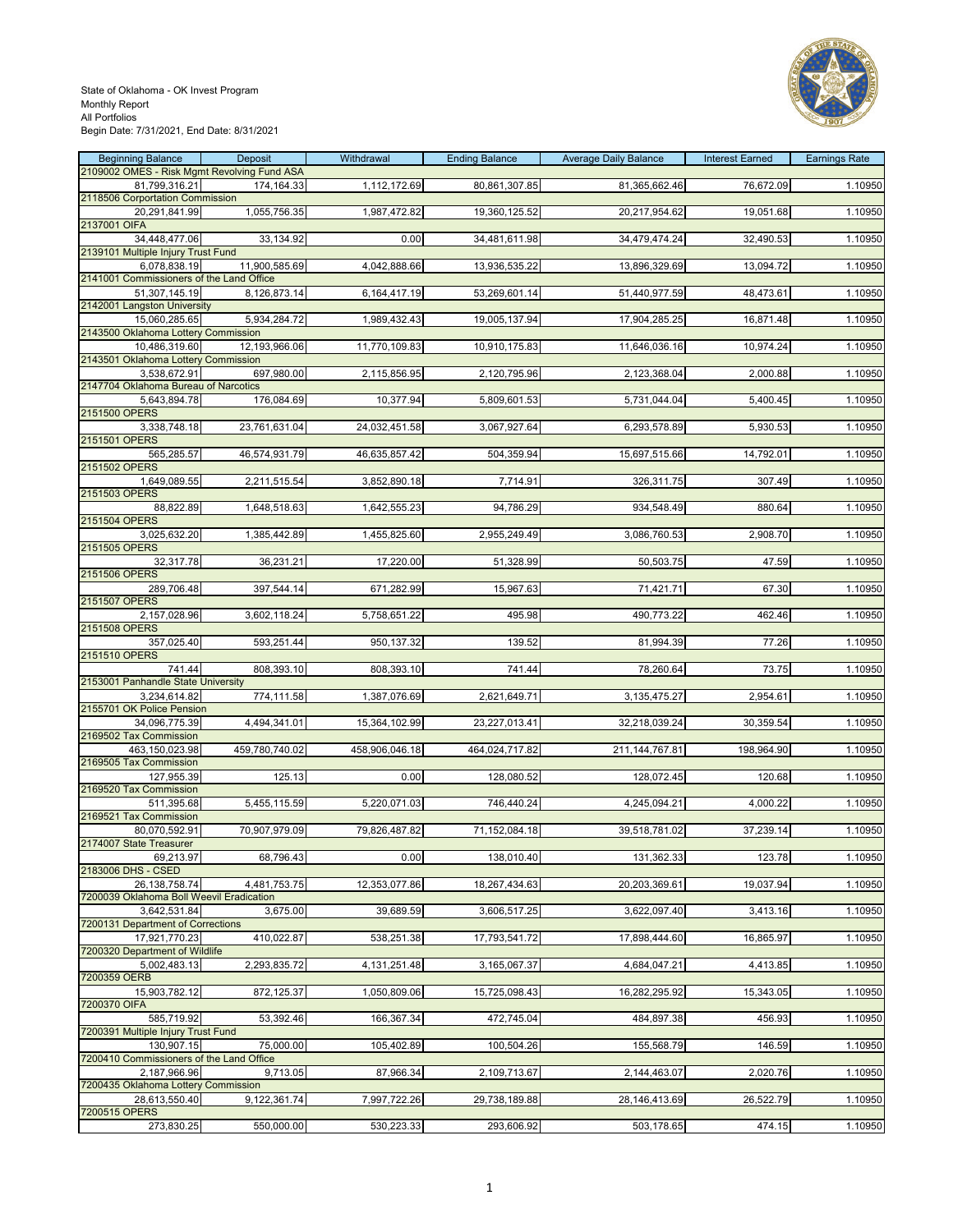| <b>Beginning Balance</b>                                        | Deposit      | Withdrawal    | <b>Ending Balance</b> | <b>Average Daily Balance</b> | <b>Interest Earned</b> | <b>Earnings Rate</b> |
|-----------------------------------------------------------------|--------------|---------------|-----------------------|------------------------------|------------------------|----------------------|
| 7200557 Oklahoma Police Pension<br>0.00                         | 116,632.08   | 116,632.08    | 0.00                  | 9,634.49                     | 9.08                   | 1.10950              |
| 7200588 Real Estate Commission                                  |              |               |                       |                              |                        |                      |
| 1,355,947.75                                                    | 190,920.60   | 89,899.09     | 1,456,969.26          | 1,449,953.16                 | 1,366.31               | 1.10950              |
| 7200830 Department of Human Services<br>55,265.59               | 54.04        | 0.00          | 55,319.63             | 55,316.14                    | 52.13                  | 1.10950              |
| 7201825 University Hospitals Authority                          |              |               |                       |                              |                        |                      |
| 2,296,948.59<br>7205090 OMES Risk Management Division/DSC       | 998,591.59   | 0.00          | 3,295,540.18          | 2,543,609.84                 | 2,396.88               | 1.10950              |
| 47,851,041.25                                                   | 4,662,332.74 | 26,268,192.99 | 26,245,181.00         | 45,268,490.26                | 42,657.18              | 1.10950              |
| 7205131 Department of Corrections                               |              |               |                       |                              |                        |                      |
| 865,705.13<br>7205204 JM Davis Arms & Historical Museum         | 692,249.57   | 483,557.41    | 1,074,397.29          | 1,012,821.84                 | 954.40                 | 1.10950              |
| 7,024.49                                                        | 3,006.87     | 0.00          | 10,031.36             | 7,127.69                     | 6.72                   | 1.10950              |
| 7205320 Department of Wildlife                                  |              |               |                       |                              |                        |                      |
| 994,367.65<br>7205359 Sustaining OK Energy Resources            | 39,890.77    | 25,386.32     | 1,008,872.10          | 1,005,230.56                 | 947.24                 | 1.10950              |
| 6,218,626.60                                                    | 78,400.04    | 27,313.63     | 6,269,713.01          | 6,279,628.57                 | 5,917.39               | 1.10950              |
| 7205435 Oklahoma Lottery Commission                             |              |               |                       |                              |                        |                      |
| 160,624.36                                                      | 4,975.00     | 31,255.83     | 134,343.53            | 154,848.58                   | 145.92                 | 1.10950              |
| 7205515 OPERS<br>449,462.78                                     | 62,224.30    | 0.00          | 511,687.08            | 464,497.60                   | 437.70                 | 1.10950              |
| 7205563 OK Bd for Private Vocational Schools                    |              |               |                       |                              |                        |                      |
| 83,158.37<br>7205630 Oklahoma Department of Securities          | 4,307.62     | 15,556.46     | 71,909.53             | 77,337.63                    | 72.88                  | 1.10950              |
| 942,618.91                                                      | 1,421.73     | 2,251.76      | 941,788.88            | 942,213.99                   | 887.86                 | 1.10950              |
| 7205807 Oklahoma Health Care Authority                          |              |               |                       |                              |                        |                      |
| 3,249,015.58<br>7210270 State Election Board                    | 289,442.40   | 0.00          | 3,538,457.98          | 3,521,902.48                 | 3,318.74               | 1.10950              |
| 3,775,087.12                                                    | 0.00         | 192,486.01    | 3,582,601.11          | 3,596,796.48                 | 3,389.32               | 1.10950              |
| 7210320 Department of Wildlife                                  |              |               |                       |                              |                        |                      |
| 7,505,778.69<br>7210350 Oklahoma Historical Society             | 117,572.77   | 163,511.78    | 7,459,839.68          | 7,514,763.36                 | 7,081.27               | 1.10950              |
| 29.28                                                           | 0.03         | 0.00          | 29.31                 | 29.31                        | 0.03                   | 1.10950              |
| 7210400 Office of Juvenile Affairs                              |              |               |                       |                              |                        |                      |
| 20,625.80<br>7210410 Commissioners of the Land Office           | 20.17        | 0.00          | 20,645.97             | 20,644.67                    | 19.45                  | 1.10950              |
| 131,746.91                                                      | 128.83       | 0.00          | 131,875.74            | 131,867.43                   | 124.26                 | 1.10950              |
| 7210515 OPERS                                                   |              |               |                       |                              |                        |                      |
| 192,987.71<br>7210570 State Board of Licensure for Professional | 16,616.25    | 0.00          | 209,603.96            | 197,586.58                   | 186.19                 | 1.10950              |
| 368,494.97                                                      | 360.33       | 0.00          | 368,855.30            | 368,832.05                   | 347.56                 | 1.10950              |
| 7210588 Real Estate Commission                                  |              |               |                       |                              |                        |                      |
| 450,967.51<br>7215270 State of Oklahoma Election Board          | 16,494.05    | 0.00          | 467,461.56            | 462,255.39                   | 435.59                 | 1.10950              |
| 9,833,522.60                                                    | 9,630.46     | 70,788.91     | 9,772,364.15          | 9,798,409.82                 | 9,233.19               | 1.10950              |
| 7215320 Department of Wildlife                                  |              |               |                       |                              |                        |                      |
| 3,846,439.23<br>7215566 Tourism & Recreation Department         | 17,118.59    | 0.00          | 3,863,557.82          | 3,855,986.46                 | 3,633.55               | 1.10950              |
| 12,248,500.20                                                   | 2,536,683.08 | 4,773,194.23  | 10,011,989.05         | 10,442,662.64                | 9,840.28               | 1.10950              |
| 7215585 Department of Public Safety                             |              |               |                       |                              |                        |                      |
| 412,962.44<br>7215670 JD McCarty Center                         | 358.21       | 5,060.07      | 408,260.58            | 409,856.55                   | 386.21                 | 1.10950              |
| 901,195.02                                                      | 7,492.56     | 2,270.98      | 906,416.60            | 901,620.85                   | 849.61                 | 1.10950              |
| 7215825 University Hospitals Authority                          |              |               |                       |                              |                        |                      |
| 1,597,144.81<br>7216805 Department of Rehabilitation Services   | 3,463.15     | 0.00          | 1,600,607.96          | 1,598,665.72                 | 1,506.45               | 1.10950              |
| 842,205.50                                                      | 5,755.63     | 5,327.51      | 842,633.62            | 841,345.76                   | 792.81                 | 1.10950              |
| 7220090 OSF Building Project Fund                               |              |               |                       |                              |                        |                      |
| 0.42<br>7220320 Dept of Wildlife Conservation                   | 0.00         | 0.00          | 0.42                  | 0.42                         | 0.00                   | 1.10950              |
| 5,129,747.12                                                    | 438,902.86   | 949,444.90    | 4,619,205.08          | 4,729,186.55                 | 4,456.38               | 1.10950              |
| 7220585 Department of Public Safety                             |              |               |                       |                              |                        |                      |
| 3,470,298.00<br>7220830 Department of Human Services            | 3,349.44     | 85,026.82     | 3,388,620.62          | 3,432,869.11                 | 3,234.84               | 1.10950              |
| 13,720.19                                                       | 13.42        | 0.00          | 13,733.61             | 13,732.74                    | 12.94                  | 1.10950              |
| 7225040 Department of Agriculture                               |              |               |                       |                              |                        |                      |
| 334,777.09<br>7225830 Department of Human Services              | 1,827.88     | 0.00          | 336,604.97            | 336,087.04                   | 316.70                 | 1.10950              |
| 3,064,375.35                                                    | 150,984.71   | 0.00          | 3,215,360.06          | 3,206,605.37                 | 3,021.63               | 1.10950              |
| 7230220 Oklahoma Crime Victims Compensation                     |              |               |                       |                              |                        |                      |
| 1,703,206.19<br>7230345 Department of Transportation            | 500,482.82   | 800,451.30    | 1,403,237.71          | 1,831,642.63                 | 1,725.98               | 1.10950              |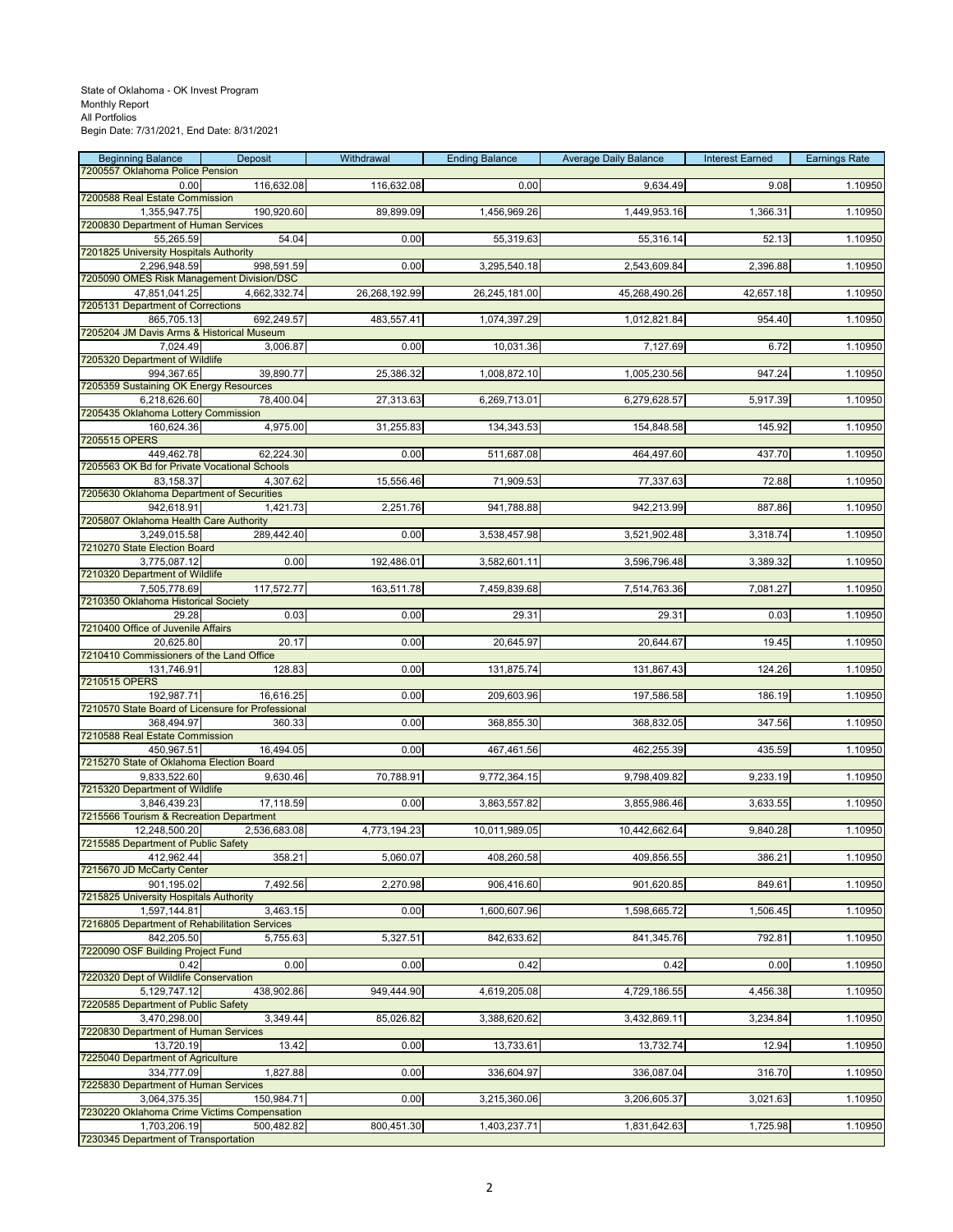| <b>Beginning Balance</b>                                      | Deposit       | Withdrawal   | <b>Ending Balance</b> | <b>Average Daily Balance</b> | <b>Interest Earned</b> | <b>Earnings Rate</b> |
|---------------------------------------------------------------|---------------|--------------|-----------------------|------------------------------|------------------------|----------------------|
| 9,866,605.00                                                  | 493,770.16    | 3,375,499.10 | 6.984.876.06          | 8,122,670.52                 | 7,654.11               | 1.10950              |
| 7230695 Tax Commission<br>521,655.18                          | 298,979.82    | 0.00         | 820,635.00            | 575,767.49                   | 542.55                 | 1.10950              |
| 7230807 Health Care Authority                                 |               |              |                       |                              |                        |                      |
| 52,610.50                                                     | 7,287,123.73  | 7,137,502.00 | 202,232.23            | 2,111,305.09                 | 1,989.51               | 1.10950              |
| 7235605 Regents for Higher Education                          |               |              |                       |                              |                        |                      |
| 12,980,393.01                                                 | 1,218,787.99  | 1,140,819.00 | 13,058,362.00         | 13,737,560.47                | 12,945.11              | 1.10950              |
| 7240807 Health Care Authority<br>13,835,431.53                | 13,528.73     | 0.00         | 13,848,960.26         | 13,848,087.44                | 13,049.26              | 1.10950              |
| 7240830 Oklahoma Human Services                               |               |              |                       |                              |                        |                      |
| 0.00                                                          | 17,518,100.22 | 0.00         | 17,518,100.22         | 1,130,200.01                 | 1,065.00               | 1.10950              |
| 7244090 OMES Dept of Central Services                         |               |              |                       |                              |                        |                      |
| 1,090,300.07                                                  | 430,389.83    | 34,302.55    | 1,486,387.35          | 1,260,831.52                 | 1,188.10               | 1.10950              |
| 7245807 Health Care Authority<br>12,971,173.15                | 6,505,179.58  | 4,703,542.98 | 14,772,809.75         | 14,911,606.46                | 14,051.43              | 1.10950              |
| 7255090 Department of Central Services                        |               |              |                       |                              |                        |                      |
| 1,159,341.41                                                  | 50,235.91     | 0.00         | 1,209,577.32          | 1,198,167.20                 | 1,129.05               | 1.10950              |
| 7255585 Oklahoma Dept of Public Safety                        |               |              |                       |                              |                        |                      |
| 22,408.60                                                     | 21.91         | 0.00         | 22,430.51             | 22,429.10                    | 21.14                  | 1.10950              |
| 7260090 OMES Risk Management Division                         |               |              |                       |                              |                        |                      |
| 5,570,038.97<br>7265090 Risk Management Fund                  | 603,394.20    | 945,106.63   | 5,228,326.54          | 5,524,775.32                 | 5,206.08               | 1.10950              |
| 7,739.65                                                      | 169,863.56    | 36,958.61    | 140,644.60            | 129,282.85                   | 121.83                 | 1.10950              |
| 7275740 OST - SEED                                            |               |              |                       |                              |                        |                      |
| 23,068.96                                                     | 22.94         | 549.85       | 22,542.05             | 22,930.79                    | 21.61                  | 1.10950              |
| 7280090 OMES DCS Property Distribution                        | 62.780.40     |              |                       |                              |                        |                      |
| 818,035.67<br>7280131 Department of Corrections               |               | 199,970.74   | 680,845.33            | 719,429.26                   | 677.93                 | 1.10950              |
| 5,483,081.17                                                  | 2,477,144.15  | 1,907,688.29 | 6,052,537.03          | 5,929,103.42                 | 5,587.08               | 1.10950              |
| 7280345 Department of Transportation                          |               |              |                       |                              |                        |                      |
| 1,001,282.80                                                  | 549,193.27    | 40,190.61    | 1,510,285.46          | 1,436,054.13                 | 1,353.22               | 1.10950              |
| 7285345 Department of Transportation                          |               |              |                       |                              |                        |                      |
| 182,672,828.16<br>7295090 Emergency & Transportation          | 12,604,872.67 | 9,820,485.13 | 185,457,215.70        | 187,237,735.11               | 176,436.94             | 1.10950              |
| 5,357,232.56                                                  | 588,500.00    | 1,490,000.00 | 4,455,732.56          | 4,545,861.59                 | 4,283.63               | 1.10950              |
| 7296150 University of Science & Arts                          |               |              |                       |                              |                        |                      |
| 41.64                                                         | 0.04          | 0.00         | 41.68                 | 41.68                        | 0.04                   | 1.10950              |
| 7303000 Tobacco Litigation Escrow Fund                        |               |              |                       |                              |                        |                      |
| 30,190.17<br>7360566 Tourism & Recreation Department          | 29.52         | 0.00         | 30,219.69             | 30,217.79                    | 28.47                  | 1.10950              |
| 6,222,852.10                                                  | 24,896.55     | 239,322.38   | 6,008,426.27          | 6,107,668.31                 | 5,755.35               | 1.10950              |
| 7401105 OCIA NACEA Construction Series 2018B                  |               |              |                       |                              |                        |                      |
| 2,964,156.71                                                  | 2,623.95      | 1,633,959.00 | 1,332,821.66          | 2,123,277.70                 | 2,000.80               | 1.10950              |
| 7403292 Oklahoma Department of Environmental Quali            |               |              |                       |                              |                        |                      |
| 289,847.96<br>7405220 District Attorneys Council              | 283.42        | 0.00         | 290,131.38            | 290,113.09                   | 273.38                 | 1.10950              |
| 3,487,796.10                                                  | 3,584.71      | 306,898.45   | 3,184,482.36          | 3,391,429.70                 | 3,195.80               | 1.10950              |
| 7408105 OCIA                                                  |               |              |                       |                              |                        |                      |
| 528,142.19                                                    | 538,411.26    | 524,986.90   | 541,566.55            | 605,894.32                   | 570.94                 | 1.10950              |
| 7409105 OCIA NACEA Revenue Series 2018B                       |               |              |                       |                              |                        |                      |
| 88,229.69<br>7411105 OCIA Capitol Repair Revenue Series 2018C | 89,006.01     | 0.00         | 177,235.70            | 125,577.84                   | 118.33                 | 1.10950              |
| 431,967.83                                                    | 435,811.96    | 429,334.42   | 438,445.37            | 295,442.46                   | 278.40                 | 1.10950              |
| 7412105 OCIA                                                  |               |              |                       |                              |                        |                      |
| 8,169.32                                                      | 3,748,151.06  | 1,231,118.21 | 2,525,202.17          | 1,784,731.91                 | 1,681.78               | 1.10950              |
| 7415105 OCIA DOC Construction Series 2018D                    |               |              |                       |                              |                        |                      |
| 37,654,108.86                                                 | 38,344.89     | 1,335,555.79 | 36,356,897.96         | 36,991,765.36                | 34,857.90              | 1.10950              |
| 7416000 OSF - Oil Overcharge<br>293.384.84                    | 286.88        | 0.00         | 293,671.72            | 293,653.21                   | 276.71                 | 1.10950              |
| 7416105 OCIA DOC Revenue Series 2018D                         |               |              |                       |                              |                        |                      |
| 740,076.79                                                    | 1,500,713.80  | 735,079.70   | 1,505,710.89          | 1,088,406.54                 | 1,025.62               | 1.10950              |
| 7416160 Department of Commerce                                |               |              |                       |                              |                        |                      |
| 3,068,353.75                                                  | 7,554.84      | 0.00         | 3,075,908.59          | 3,073,950.83                 | 2,896.63               | 1.10950              |
| 7419105 OCIA<br>2,265,787.62                                  | 2,328,365.98  | 2,260,579.89 | 2,333,573.71          | 2,535,954.72                 | 2,389.67               | 1.10950              |
| 7420105 OCIA                                                  |               |              |                       |                              |                        |                      |
| 5,269,912.87                                                  | 5,276.12      | 133,622.15   | 5, 141, 566.84        | 5,192,951.15                 | 4,893.40               | 1.10950              |
| 7424105 OCIA                                                  |               |              |                       |                              |                        |                      |
| 782.29                                                        | 630,276.57    | 207,171.65   | 423,887.21            | 89,074.46                    | 83.94                  | 1.10950              |
| 7426000 OSF - Oil Overcharge<br>2,451,380.36                  | 2,397.04      | 0.00         | 2,453,777.40          | 2,453,622.75                 | 2,312.09               | 1.10950              |
| 7426160 Department of Commerce                                |               |              |                       |                              |                        |                      |
| 14,320,744.94                                                 | 77,932.54     | 0.00         | 14,398,677.48         | 14,373,011.64                | 13,543.91              | 1.10950              |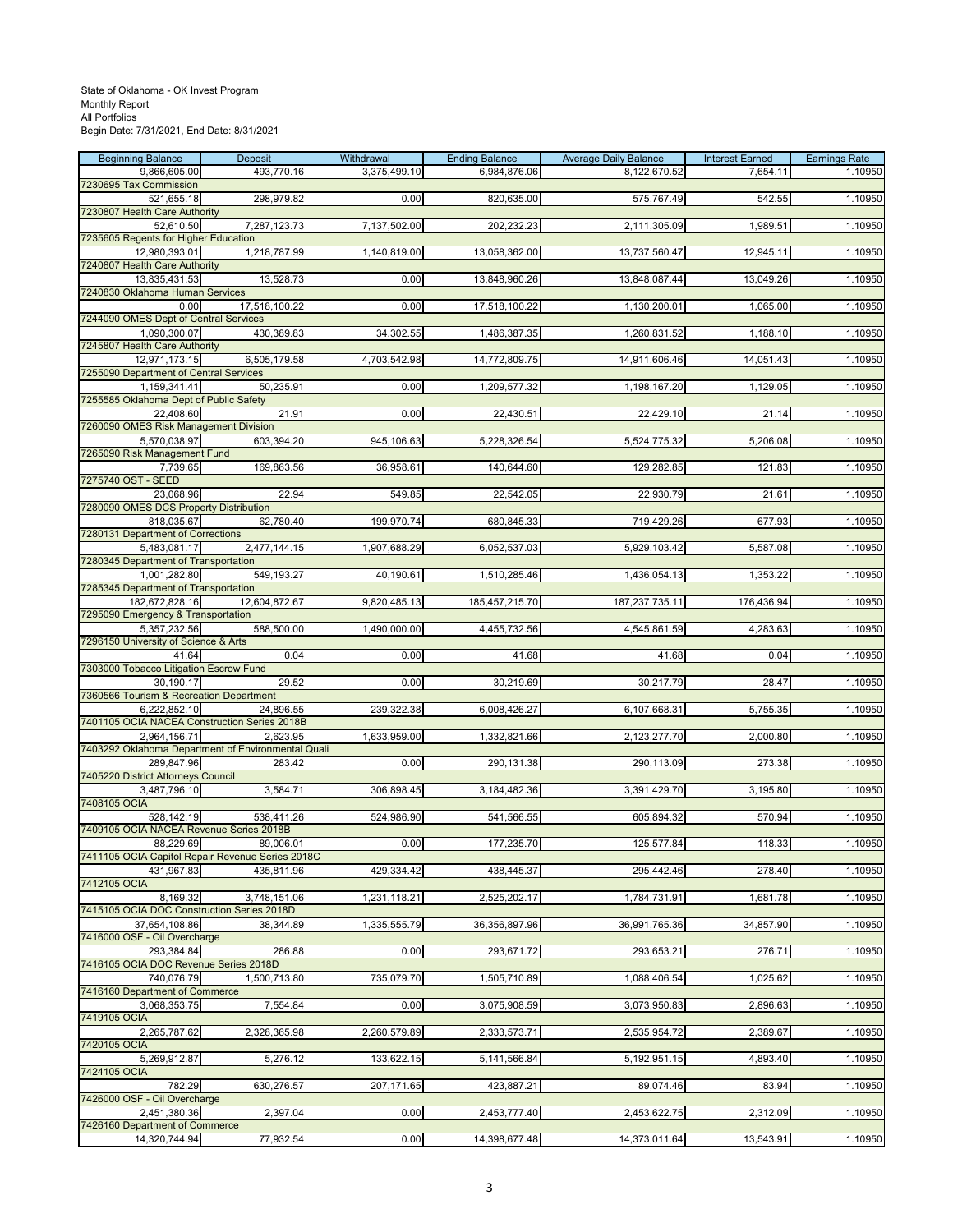| <b>Beginning Balance</b>                                       | Deposit        | Withdrawal    | <b>Ending Balance</b> | <b>Average Daily Balance</b> | <b>Interest Earned</b> | <b>Earnings Rate</b> |
|----------------------------------------------------------------|----------------|---------------|-----------------------|------------------------------|------------------------|----------------------|
| 7427105 OCIA-Revenue Series 2019B<br>6,317,262.17              | 6,571.04       | 556,835.15    | 5,766,998.06          | 5,838,423.82                 | 5,501.63               | 1.10950              |
| 7428105 OCIA Endowed Chairs Fund                               |                |               |                       |                              |                        |                      |
| 825,381.90<br>7430010 Oklahoma State University                | 957,620.71     | 819,770.35    | 963,232.26            | 1,033,515.92                 | 973.90                 | 1.10950              |
| 1,254,037.32                                                   | 5, 115, 257.57 | 3,808,008.05  | 2,561,286.84          | 3,079,797.26                 | 2,902.14               | 1.10950              |
| 7430011 Oklahoma State University                              |                |               |                       |                              |                        |                      |
| 1,325,642.49<br>7430012 Oklahoma State University              | 1,958,423.03   | 1,718,409.37  | 1,565,656.15          | 1,773,716.20                 | 1,671.40               | 1.10950              |
| 1,341,054.85                                                   | 1,498,750.29   | 1,647,931.71  | 1,191,873.43          | 1,421,292.75                 | 1,339.31               | 1.10950              |
| 7430013 Oklahoma State University                              | 1,425.80       | 102,436.64    | 1,292,374.37          | 1,361,557.55                 | 1,283.02               | 1.10950              |
| 1,393,385.21<br>7430014 Oklahoma State University              |                |               |                       |                              |                        |                      |
| 1,352,254.52                                                   | 1,500,000.00   | 714,761.04    | 2,137,493.48          | 1,821,964.34                 | 1,716.86               | 1.10950              |
| 7430015 Oklahoma State University<br>1,320,569.02              | 0.00           | 238,162.95    | 1,082,406.07          | 1,220,782.54                 | 1,150.36               | 1.10950              |
| 7430016 Oklahoma State University                              |                |               |                       |                              |                        |                      |
| 251,386.59                                                     | 245.81         | 245.45        | 251,386.95            | 251,553.20                   | 237.04                 | 1.10950              |
| 7430100 Cameron University<br>986,139.06                       | 604,581.18     | 549,341.69    | 1,041,378.55          | 766,595.33                   | 722.37                 | 1.10950              |
| 7430420 Langston University                                    |                |               |                       |                              |                        |                      |
| 1,277,602.76<br>7430461 Rogers State College                   | 991,541.35     | 1,939,142.80  | 330,001.31            | 841,838.80                   | 793.28                 | 1.10950              |
| 1,774,434.52                                                   | 60,981.67      | 149,302.72    | 1,686,113.47          | 1,742,304.59                 | 1,641.80               | 1.10950              |
| 7430505 Northwestern Oklahoma State University                 |                |               |                       |                              |                        |                      |
| 313,881.88<br>7430530 Panhandle State University               | 102,055.43     | 127,955.40    | 287,981.91            | 257,598.19                   | 242.74                 | 1.10950              |
| 19,683.66                                                      | 62,476.48      | 57,636.92     | 24,523.22             | 25,274.28                    | 23.82                  | 1.10950              |
| 7430665 Southwestern Oklahoma State University<br>2,617,839.86 | 2,498.72       | 659,358.95    | 1,960,979.63          | 2,145,929.21                 | 2,022.14               | 1.10950              |
| 7430760 University of Oklahoma                                 |                |               |                       |                              |                        |                      |
| 12,658,168.08                                                  | 25,202,678.42  | 11,705,699.70 | 26, 155, 146.80       | 18,109,515.96                | 17,064.87              | 1.10950              |
| 7430770 OUHSC<br>63,833,753.98                                 | 19,374,677.81  | 5,524,314.81  | 77,684,116.98         | 71,993,260.95                | 67,840.33              | 1.10950              |
| 7430773 Oklahoma State University                              |                |               |                       |                              |                        |                      |
| 1,466,107.75<br>7434105 OCIA                                   | 1,499,891.12   | 1,330,903.96  | 1,635,094.91          | 1,826,157.54                 | 1,720.82               | 1.10950              |
| 56,090.11                                                      | 377,868.32     | 154,719.90    | 279,238.53            | 186,641.27                   | 175.87                 | 1.10950              |
| 7436000 OSF - Oil Overcharge                                   |                |               |                       |                              |                        |                      |
| 2,688.63<br>7436105 OCIA                                       | 2.63           | 0.00          | 2,691.26              | 2,691.09                     | 2.54                   | 1.10950              |
| 221,207.63                                                     | 449,190.36     | 219,971.91    | 450,426.08            | 332,751.71                   | 313.56                 | 1.10950              |
| 7437105 OCIA<br>23,370,816.46                                  | 21,827.81      | 5,361,601.67  | 18,031,042.60         | 20,572,887.25                | 19,386.14              | 1.10950              |
| 7438105 OCIA                                                   |                |               |                       |                              |                        |                      |
| 375,998.40                                                     | 377,670.16     | 373,664.00    | 380,004.56            | 256,702.22                   | 241.89                 | 1.10950              |
| 7439105 2020A OCIA<br>9,501.94                                 | 2,163,800.17   | 290,416.67    | 1,882,885.44          | 740,500.52                   | 697.78                 | 1.10950              |
| 7442105 OCIA                                                   |                |               |                       |                              |                        |                      |
| 7,432.90<br>7443105 OCIA                                       | 2,275,287.07   | 159,284.79    | 2,123,435.18          | 1,141,924.12                 | 1,076.05               | 1.10950              |
| 164,677.22                                                     | 900,997.69     | 406,383.72    | 659,291.19            | 384,269.41                   | 362.10                 | 1.10950              |
| 7444105 OCIA 2017C Series                                      |                |               |                       |                              |                        |                      |
| 157.42<br>7444835 Water Resources Board                        | 263,900.23     | 131,569.66    | 132,487.99            | 106,605.69                   | 100.46                 | 1.10950              |
| 7,094,382.04                                                   | 6,946.39       | 103,540.86    | 6,997,787.57          | 7,054,681.73                 | 6,647.73               | 1.10950              |
| 7445105 Oklahoma Capital Improvement<br>793,804.65             | 800,301.50     | 788,969.75    | 805,136.40            | 542,751.75                   | 511.44                 | 1.10950              |
| 7445835 Water Resources Board                                  |                |               |                       |                              |                        |                      |
| 3,692,493.59                                                   | 3,795.72       | 192,016.16    | 3,504,273.15          | 3,629,175.75                 | 3,419.83               | 1.10950              |
| 7447105 OCIA<br>238,188.44                                     | 306,854.76     | 237,183.05    | 307,860.15            | 238,209.19                   | 224.47                 | 1.10950              |
| 7450105 OCIA Series 2020B                                      |                |               |                       |                              |                        |                      |
| 6,360.92                                                       | 2,484,829.56   | 828,274.48    | 1,662,916.00          | 1,181,982.03                 | 1,113.80               | 1.10950              |
| 7451105 OCIA Series 2020B<br>201,678,058.88                    | 197,207.28     | 0.00          | 201,875,266.16        | 201,862,543.11               | 190,218.12             | 1.10950              |
| 7452105 OCIA Series 2020D                                      |                |               |                       |                              |                        |                      |
| 337.22<br>7453105 OCIA Series 2020D                            | 166,908.64     | 83,454.16     | 83,791.70             | 73,023.40                    | 68.81                  | 1.10950              |
| 15,008,447.78                                                  | 14,770.94      | 578,725.98    | 14,444,492.74         | 14,611,284.25                | 13,768.43              | 1.10950              |
| 7454105 OCIA Series 2020E                                      |                |               |                       |                              |                        |                      |
| 1,245.92<br>7455105 OCIA                                       | 532,290.73     | 266,144.76    | 267,391.89            | 301,733.07                   | 284.33                 | 1.10950              |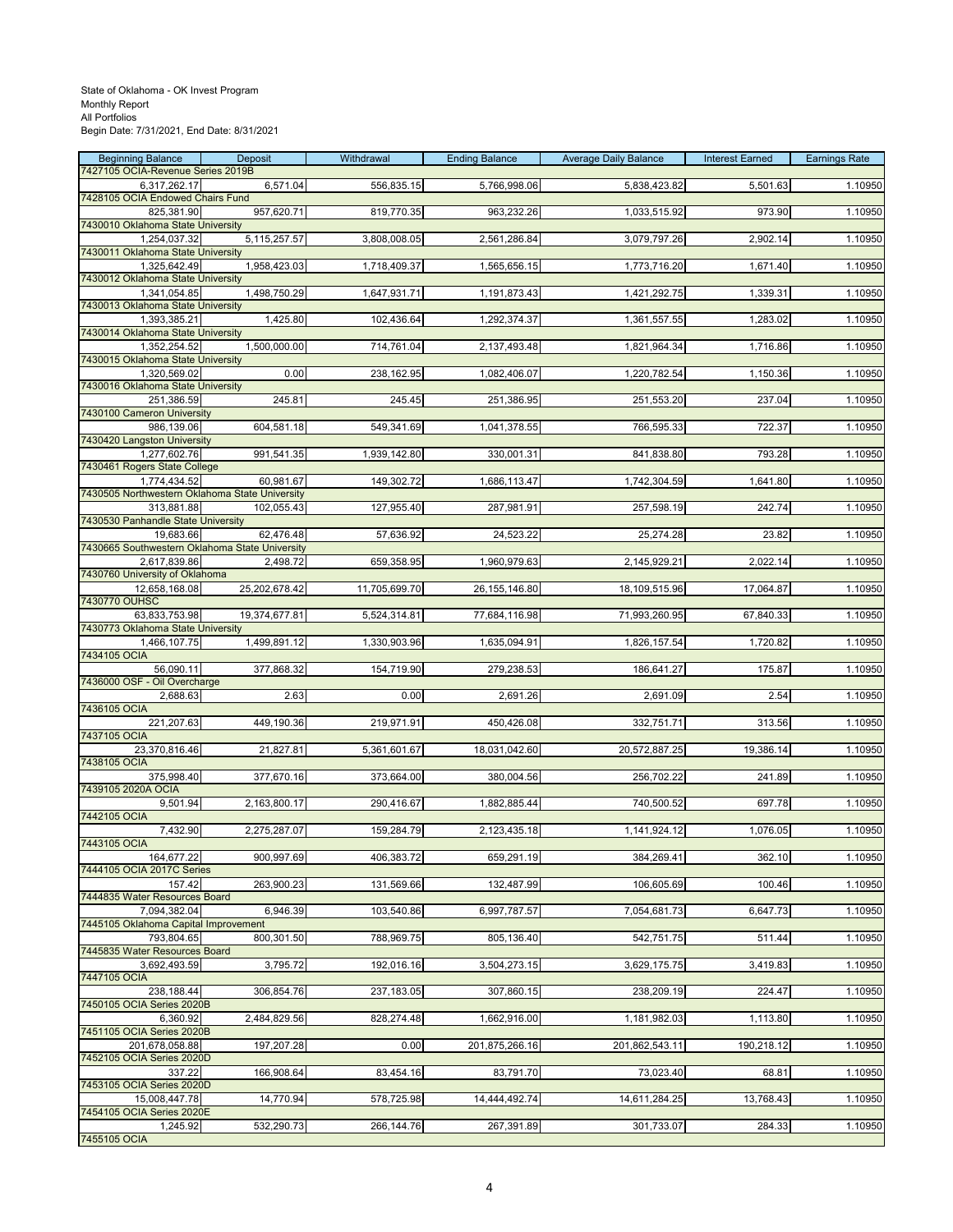| <b>Beginning Balance</b>                               | Deposit      | Withdrawal    | <b>Ending Balance</b> | <b>Average Daily Balance</b> | <b>Interest Earned</b> | <b>Earnings Rate</b> |
|--------------------------------------------------------|--------------|---------------|-----------------------|------------------------------|------------------------|----------------------|
| 349,036.81                                             | 352,632.37   | 346,879.95    | 354,789.23            | 238,882.06                   | 225.10                 | 1.10950              |
| 7455160 Department of Commerce                         |              |               |                       |                              |                        |                      |
| 374,793.07<br>7456105 OCIA Series 2020E                | 44,518.44    | 0.00          | 419,311.51            | 399,804.06                   | 376.74                 | 1.10950              |
| 31,216,012.30                                          | 0.00         | 4,191,850.32  | 27,024,161.98         | 28,009,517.99                | 26,393.79              | 1.10950              |
| 7458105 OCIA Series 2020C                              |              |               |                       |                              |                        |                      |
| 592.10                                                 | 1,381,776.23 | 460,591.88    | 921,776.45            | 654,335.96                   | 616.59                 | 1.10950              |
| 7460100 Cameron University                             |              |               |                       |                              |                        |                      |
| 1,061,764.57                                           | 1,091.13     | 102,780.42    | 960,075.28            | 975,455.37                   | 919.19                 | 1.10950              |
| 7460760 University of Oklahoma                         |              |               |                       |                              |                        |                      |
| 169,833.16<br>7462105 OK Capital Improvement Authority | 166.07       | 0.00          | 169,999.23            | 169,988.52                   | 160.18                 | 1.10950              |
| 2,208.63                                               | 1,137,311.89 | 409,856.57    | 729,663.95            | 563,304.50                   | 530.81                 | 1.10950              |
| 7464105 OCIA                                           |              |               |                       |                              |                        |                      |
| 5,439,378.69                                           | 5,417.08     | 598,480.61    | 4,846,315.16          | 5,134,448.33                 | 4,838.27               | 1.10950              |
| 7470010 Oklahoma State University                      |              |               |                       |                              |                        |                      |
| 1,669,257.87                                           | 1,632.25     | 0.00          | 1,670,890.12          | 1,670,784.81                 | 1,574.41               | 1.10950              |
| 7471835 Water Resources Board                          |              |               |                       |                              |                        |                      |
| 615,711.98<br>7472835 Water Resources Board            | 704.84       | 0.00          | 616,416.82            | 616,371.35                   | 580.82                 | 1.10950              |
| 118,061,146.28                                         | 0.00         | 19,282,981.57 | 98,778,164.71         | 109,054,432.86               | 102,763.64             | 1.10950              |
| 7473835 Water Resources Board                          |              |               |                       |                              |                        |                      |
| 52,897,275.34                                          | 44,950.32    | 3,782,704.43  | 49, 159, 521. 23      | 51,689,297.64                | 48,707.60              | 1.10950              |
| 7475750 Tulsa Community College                        |              |               |                       |                              |                        |                      |
| 6,032.06                                               | 5.90         | 0.00          | 6,037.96              | 6,037.58                     | 5.69                   | 1.10950              |
| 7476760 University of Oklahoma<br>11,971,000.91        | 11,705.63    | 0.00          | 11,982,706.54         | 11,981,951.34                | 11,290.77              | 1.10950              |
| 7479010 Oklahoma State University                      |              |               |                       |                              |                        |                      |
| 15,731,408.78                                          | 15,684.34    | 2,688,510.49  | 13,058,582.63         | 14,242,274.51                | 13,420.71              | 1.10950              |
| 7485010 Oklahoma State University                      |              |               |                       |                              |                        |                      |
| 234,839.21                                             | 241.47       | 101,293.00    | 133,787.68            | 166,750.49                   | 157.13                 | 1.10950              |
| 7486010 Oklahoma State University                      |              |               |                       |                              |                        |                      |
| 7,585.74                                               | 7.42         | 0.00          | 7,593.16              | 7,592.68                     | 7.15                   | 1.10950              |
| 7487010 Oklahoma State University<br>15,036,595.18     | 14,703.26    | 137,316.09    | 14,913,982.35         | 14,964,719.95                | 14,101.48              | 1.10950              |
| 7488010 Oklahoma State University                      |              |               |                       |                              |                        |                      |
| 910,483.87                                             | 890.33       | 0.00          | 911,374.20            | 911,316.76                   | 858.75                 | 1.10950              |
| 7488105 OCIA                                           |              |               |                       |                              |                        |                      |
| 19,799.10                                              | 35,288.82    | 19,693.33     | 35,394.59             | 28,541.20                    | 26.89                  | 1.10950              |
| 7490010Oklahoma State University                       |              |               |                       |                              |                        |                      |
| 48,043.40<br>7490013Oklahoma State University          | 46.98        | 0.00          | 48,090.38             | 48,087.35                    | 45.31                  | 1.10950              |
| 21,792.18                                              | 21.31        | 0.00          | 21,813.49             | 21,812.12                    | 20.55                  | 1.10950              |
| 7490015Oklahoma State University                       |              |               |                       |                              |                        |                      |
| 61,345.34                                              | 44.01        | 60,010.00     | 1,379.35              | 16,862.96                    | 15.89                  | 1.10950              |
| 7490270 Oklahoma State Election Board                  |              |               |                       |                              |                        |                      |
| 17.72                                                  | 0.01         | 0.00          | 17.73                 | 17.73                        | 0.02                   | 1.10950              |
| 7490760 University of Oklahoma<br>56,735.23            |              | 6,675,797.28  |                       | 3,462,955.25                 | 3,263.19               |                      |
| 7490773Oklahoma State University                       | 7,018,977.64 |               | 399,915.59            |                              |                        | 1.10950              |
| 57,029.17                                              | 55.76        | 112.56        | 56,972.37             | 56,979.67                    | 53.69                  | 1.10950              |
| 7491220 District Attorneys Council                     |              |               |                       |                              |                        |                      |
| 3.742.200.52                                           | 3,775.42     | 290,878.98    | 3,455,096.96          | 3,653,089.97                 | 3,442.36               | 1.10950              |
| 7510410 Commissioners of the Land Office               |              |               |                       |                              |                        |                      |
| 799,693.52<br>7511410 Commissioners of the Land Office | 0.00         | 0.00          | 799,693.52            | 799,693.52                   | 753.56                 | 1.10950              |
| 1,033,984.87                                           | 0.00         | 129,314.97    | 904,669.90            | 986,159.77                   | 929.27                 | 1.10950              |
| 7512410 Commissioners of the Land Office               |              |               |                       |                              |                        |                      |
| 7,065,870.57                                           | 0.00         | 593,397.59    | 6,472,472.98          | 6,818,616.31                 | 6,425.28               | 1.10950              |
| 7519410 Commissioners of the Land Office               |              |               |                       |                              |                        |                      |
| 0.01                                                   | 0.00         | 0.00          | 0.01                  | 0.01                         | 0.00                   | 1.10950              |
| 7600010 Oklahoma State University                      |              | 1,069,392.10  |                       |                              |                        | 1.10950              |
| 5,365,370.76<br>7600100 Cameron University             | 268,553.84   |               | 4,564,532.50          | 4,556,470.95                 | 4,293.63               |                      |
| 726,869.34                                             | 33,003.72    | 106,454.36    | 653,418.70            | 726,651.63                   | 684.73                 | 1.10950              |
| 7600120 University of Central Oklahoma                 |              |               |                       |                              |                        |                      |
| 3,418,605.94                                           | 35,009.67    | 0.00          | 3,453,615.61          | 3,429,868.50                 | 3,232.02               | 1.10950              |
| 7600150 University of Science & Arts                   |              |               |                       |                              |                        |                      |
| 497,259.50                                             | 32,769.47    | 77,839.49     | 452,189.48            | 480,818.59                   | 453.08                 | 1.10950              |
| 7600230 East Central University<br>1,456,840.92        | 33,646.38    | 114,641.04    | 1,375,846.26          | 1,432,280.19                 | 1,349.66               | 1.10950              |
| 7600420 Langston University                            |              |               |                       |                              |                        |                      |
| 2,685,756.18                                           | 31,652.10    | 16,580.79     | 2,700,827.49          | 2,689,269.48                 | 2,534.14               | 1.10950              |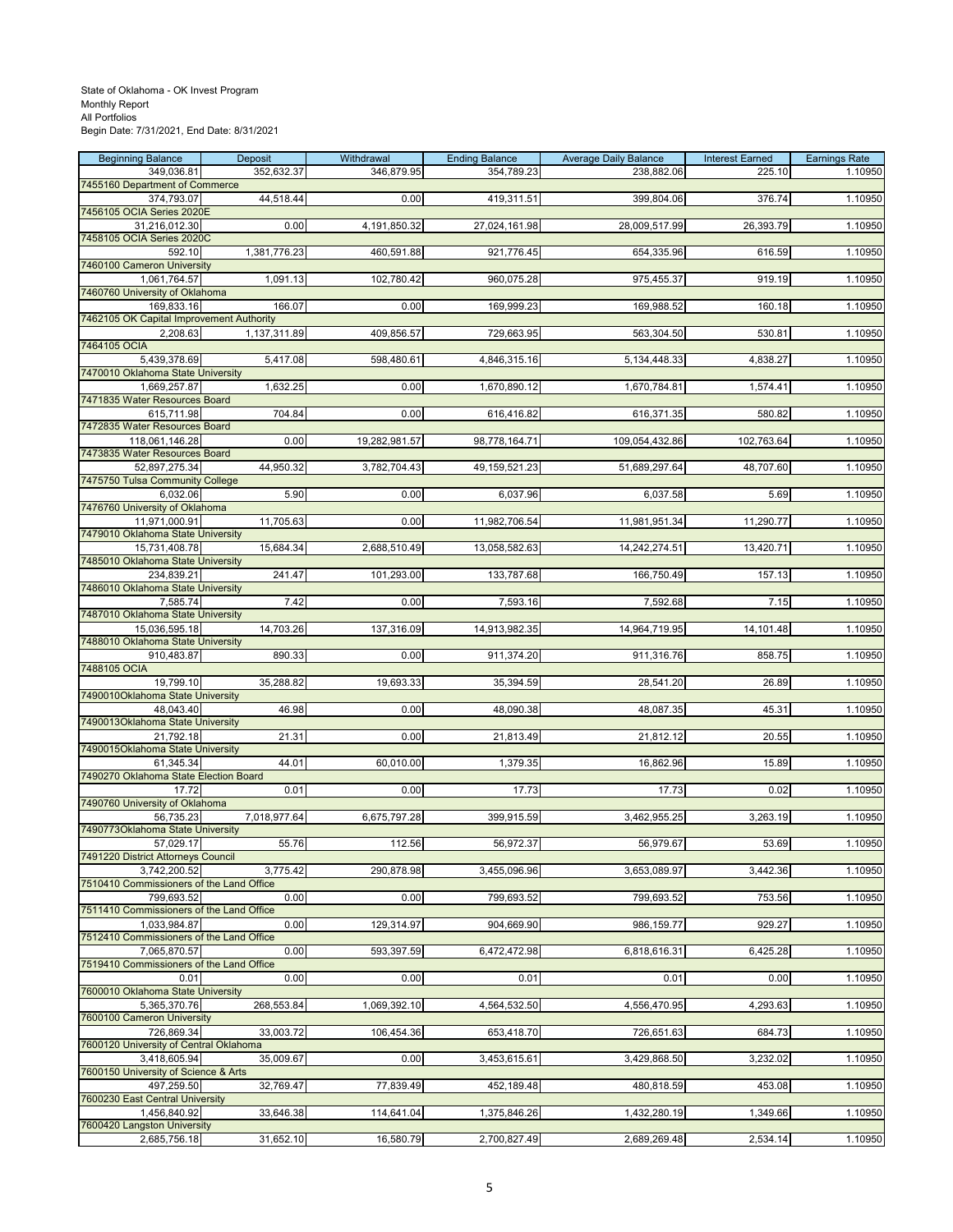| <b>Beginning Balance</b>                                     | Deposit       | Withdrawal       | <b>Ending Balance</b> | <b>Average Daily Balance</b> | <b>Interest Earned</b> | <b>Earnings Rate</b> |
|--------------------------------------------------------------|---------------|------------------|-----------------------|------------------------------|------------------------|----------------------|
| 7600485 Northeastern State University<br>2,501,453.68        | 82,165.11     | 18,316.07        | 2,565,302.72          | 2,505,183.81                 | 2,360.67               | 1.10950              |
| 7600490 Northern Oklahoma College                            |               |                  |                       |                              |                        |                      |
| 904,326.40<br>7600505 Northwestern Oklahoma State University | 29,049.00     | 89,616.06        | 843,759.34            | 828,886.41                   | 781.07                 | 1.10950              |
| 2,360,624.73                                                 | 2,267.37      | 21,609.68        | 2,341,282.42          | 2,345,248.30                 | 2,209.96               | 1.10950              |
| 7600530 Panhandle State University                           |               |                  |                       |                              |                        |                      |
| 112,547.19<br>7600660 Southeastern Oklahoma State Unversity  | 64,552.00     | 86,246.80        | 90,852.39             | 97,331.20                    | 91.72                  | 1.10950              |
| 92,728.40                                                    | 32,334.66     | 33,439.32        | 91,623.74             | 80,617.50                    | 75.97                  | 1.10950              |
| 7600665 Southwestern Oklahoma State University               | 34,359.69     |                  |                       |                              |                        |                      |
| 2,149,622.19<br>7600760 University of Oklahoma               |               | 126,536.26       | 2,057,445.62          | 2,082,320.06                 | 1,962.20               | 1.10950              |
| 3,558,566.35                                                 | 264,482.88    | 0.00             | 3,823,049.23          | 3,628,879.95                 | 3,419.55               | 1.10950              |
| 7650010 Oklahoma State University<br>3,136,522.19            | 104,095.96    | 147,951.88       | 3,092,666.27          | 3,065,362.48                 | 2,888.54               | 1.10950              |
| 7650100 Cameron University                                   |               |                  |                       |                              |                        |                      |
| 815,027.31                                                   | 12,687.70     | 27,442.19        | 800,272.82            | 800,726.26                   | 754.54                 | 1.10950              |
| 7650120 University of Central Oklahoma<br>1,711,351.75       | 13,573.99     | 3,385.34         | 1,721,540.40          | 1,715,435.91                 | 1,616.48               | 1.10950              |
| 7650150 University of Science & Arts                         |               |                  |                       |                              |                        |                      |
| 457,183.70<br>7650230 East Central University                | 10,116.67     | 9,912.50         | 457,387.87            | 457,209.05                   | 430.83                 | 1.10950              |
| 1,167,134.61                                                 | 13,028.22     | 185,783.44       | 994,379.39            | 1,133,390.82                 | 1,068.01               | 1.10950              |
| 7650420 Langston University                                  |               |                  |                       |                              |                        |                      |
| 1,416,585.88<br>7650485 Northeastern State University        | 63, 167. 77   | 74,788.82        | 1,404,964.83          | 1,404,881.57                 | 1,323.84               | 1.10950              |
| 874,530.21                                                   | 12,909.78     | 0.00             | 887,439.99            | 878,387.59                   | 827.72                 | 1.10950              |
| 7650490 Northern Oklahoma College<br>1,987,931.71            | 101,179.35    | 186,709.80       | 1,902,401.26          | 1,852,896.44                 | 1,746.01               | 1.10950              |
| 7650505 Northwestern Oklahoma State University               |               |                  |                       |                              |                        |                      |
| 805,403.55                                                   | 12,674.51     | 33,995.15        | 784,082.91            | 786,163.31                   | 740.81                 | 1.10950              |
| 7650530 Panhandle State University<br>32,965.84              | 11,910.00     | 32,778.79        | 12,097.05             | 16,311.66                    | 15.37                  | 1.10950              |
| 7650660 Southeastern Oklahoma State Unversity                |               |                  |                       |                              |                        |                      |
| 27,939.29<br>7650665 Southwestern Oklahoma State University  | 11,929.71     | 23,296.65        | 16,572.35             | 16,752.68                    | 15.79                  | 1.10950              |
| 512,926.63                                                   | 12,391.28     | 0.00             | 525,317.91            | 516,450.41                   | 486.66                 | 1.10950              |
| 7650760 University of Oklahoma                               |               |                  |                       |                              |                        |                      |
| 1,675,979.43<br>7700040 Department of Agriculture            | 157,887.14    | 0.00             | 1,833,866.57          | 1,717,651.98                 | 1,618.57               | 1.10950              |
| 11,096,739.97                                                | 10,850.75     | 0.00             | 11,107,590.72         | 11,106,890.67                | 10,466.19              | 1.10950              |
| 7700041 Western Oklahoma State College<br>843,574.77         | 74,030.29     | 222,080.36       | 695,524.70            | 812,156.83                   | 765.31                 | 1.10950              |
| 7700131 Department of Corrections                            |               |                  |                       |                              |                        |                      |
| 28,203,428.29<br>7700240 Eastern Oklahoma State College      | 3,937,016.84  | 2,499,072.04     | 29,641,373.09         | 29,094,696.51                | 27,416.37              | 1.10950              |
| 1,258,962.76                                                 | 337,229.05    | 99,833.62        | 1,496,358.19          | 1,395,574.61                 | 1,315.07               | 1.10950              |
| 7700340 State Health Department                              |               |                  |                       |                              |                        |                      |
| 0.00<br>7700461 Rogers State College                         | 1,469,432.36  | 1,469,432.36     | 0.00                  | 307,396.33                   | 289.66                 | 1.10950              |
| 7,522,096.86                                                 | 819,781.70    | 1,265,610.73     | 7,076,267.83          | 7,145,768.64                 | 6,733.57               | 1.10950              |
| 7700490 Northern Oklahoma College<br>3,617,830.43            | 811,278.62    | 442,849.42       | 3,986,259.63          | 3,758,138.19                 | 3,541.35               | 1.10950              |
| 7700606 Ardmore Higher Education Center                      |               |                  |                       |                              |                        |                      |
| 188,125.30                                                   | 183.95        | 0.00             | 188,309.25            | 188,297.38                   | 177.44                 | 1.10950              |
| 7700633 Oklahoma City Community College<br>11,912,374.57     | 1,052,911.76  | 2,309,066.16     | 10,656,220.17         | 11,497,967.63                | 10,834.71              | 1.10950              |
| 7700660 Southeastern Oklahoma State University               |               |                  |                       |                              |                        |                      |
| 4,983,459.08<br>7700760 University of Oklahoma               | 2,655,683.22  | 1,831,977.85     | 5,807,164.45          | 4,954,293.95                 | 4,668.51               | 1.10950              |
| 42,990,500.05                                                | 18,200,721.95 | 22, 163, 461. 74 | 39,027,760.26         | 40,473,689.63                | 38,138.97              | 1.10950              |
| 7700830 Department of Human Services                         |               |                  |                       |                              |                        |                      |
| 1,492,210.11<br>7701010 Oklahoma State University            | 322,019.20    | 497,052.38       | 1,317,176.93          | 1,380,395.14                 | 1,300.77               | 1.10950              |
| 1,933,689.71                                                 | 43,607,168.25 | 37,909,748.85    | 7,631,109.11          | 7,862,007.95                 | 7,408.49               | 1.10950              |
| 7701150 University of Science & Arts<br>2,891,900.06         | 952,392.33    | 494,967.12       | 3,349,325.27          | 3,184,493.79                 | 3,000.80               | 1.10950              |
| 7701165 Connors State College                                |               |                  |                       |                              |                        |                      |
| 1,024,003.02                                                 | 1,084.87      | 319,594.78       | 705,493.11            | 849,900.20                   | 800.87                 | 1.10950              |
| 7701400 Office of Juvenile Affairs<br>4,428.92               | 8,024.31      | 4,233.56         | 8,219.67              | 8,176.59                     | 7.70                   | 1.10950              |
| 7701480 Northeasten Oklahoma A&M College                     |               |                  |                       |                              |                        |                      |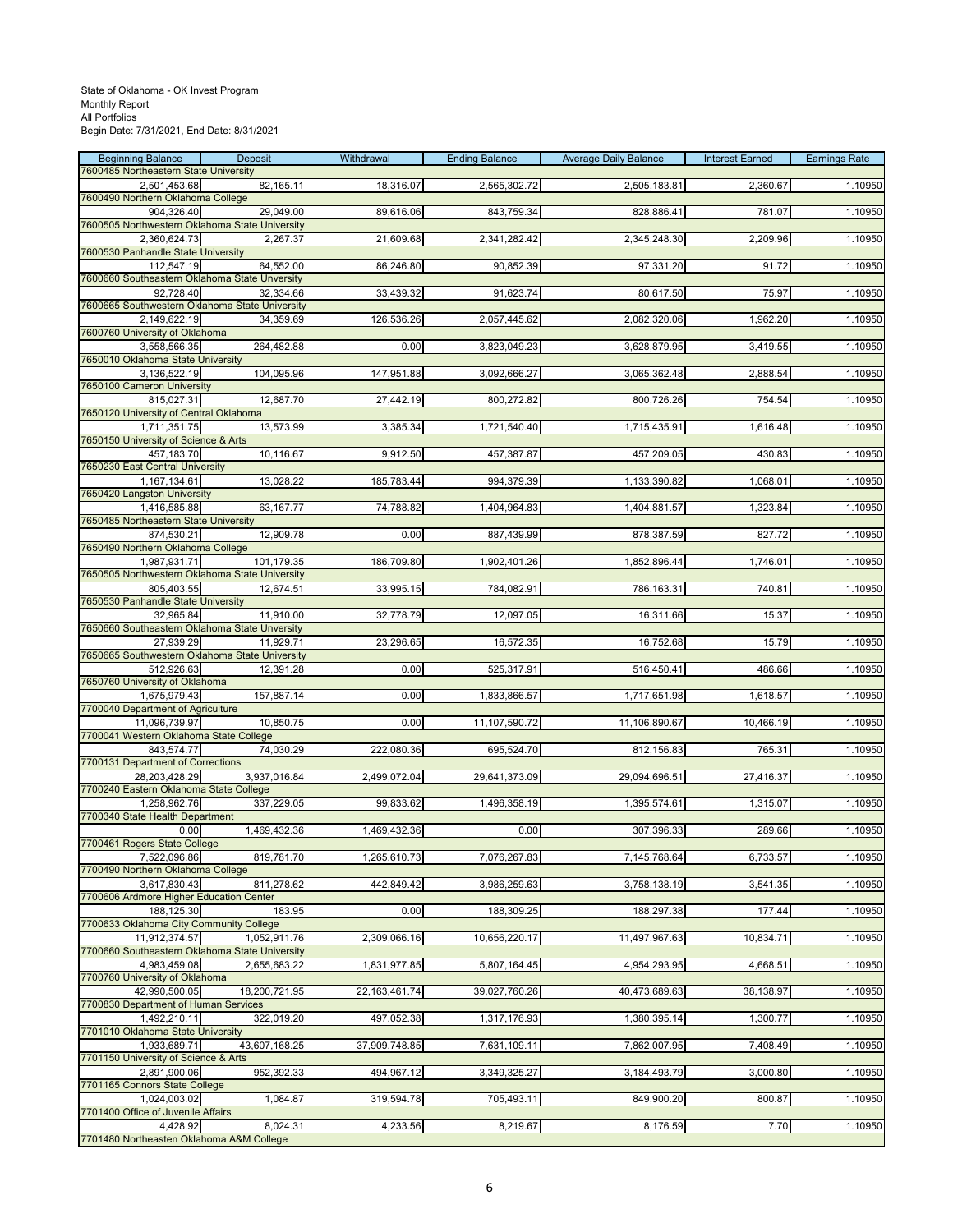| <b>Beginning Balance</b>                                        | Deposit       | Withdrawal    | <b>Ending Balance</b> | <b>Average Daily Balance</b> | <b>Interest Earned</b> | <b>Earnings Rate</b> |
|-----------------------------------------------------------------|---------------|---------------|-----------------------|------------------------------|------------------------|----------------------|
| 553,106.44                                                      | 557,434.41    | 481,968.19    | 628,572.66            | 470,543.21                   | 443.40                 | 1.10950              |
| 7701530 Panhandle State University                              |               |               |                       |                              |                        |                      |
| 80,277.76<br>7701605 Regents for Higher Education               | 413,115.05    | 300,830.75    | 192,562.06            | 103,879.84                   | 97.89                  | 1.10950              |
| 33,964,949.67                                                   | 296,980.92    | 256,772.92    | 34,005,157.67         | 33,927,957.62                | 31,970.83              | 1.10950              |
| 7701650 Department of Veteran Affairs                           |               |               |                       |                              |                        |                      |
| 773,566.91                                                      | 149,058.90    | 0.00          | 922,625.81            | 864,558.08                   | 814.69                 | 1.10950              |
| 7701770 OUHSC                                                   |               |               |                       |                              |                        |                      |
| 450,872,890.21<br>7701805 Department of Rehabilitation Services | 30,646,366.76 | 58,260,803.99 | 423,258,452.98        | 428,795,712.77               | 404,060.66             | 1.10950              |
| 148,358.38                                                      | 10,319.77     | 1,113.22      | 157,564.93            | 150,918.63                   | 142.21                 | 1.10950              |
| 7701865 Workers Compensation Commission                         |               |               |                       |                              |                        |                      |
| 5.825.580.63                                                    | 5,705.06      | 24,718.23     | 5,806,567.46          | 5,810,887.48                 | 5,475.69               | 1.10950              |
| 7702120 University of Central Oklahoma                          |               |               |                       |                              |                        |                      |
| 18,629,557.19<br>7702650 Department of Veteran Affairs          | 3,829,645.78  | 2,237,141.67  | 20,222,061.30         | 20,027,331.55                | 18,872.06              | 1.10950              |
| 562,929.97                                                      | 135,608.59    | 0.00          | 698,538.56            | 636,380.81                   | 599.67                 | 1.10950              |
| 7703650 Department of Veteran Affairs                           |               |               |                       |                              |                        |                      |
| 841,692.33                                                      | 182,746.83    | 154.34        | 1,024,284.82          | 953,374.95                   | 898.38                 | 1.10950              |
| 7704120 University of Central Oklahoma                          |               |               |                       |                              |                        |                      |
| 143,370.14<br>7704650 Department of Veteran Affairs             | 1,421,906.76  | 1,059,624.54  | 505,652.36            | 389,196.38                   | 366.75                 | 1.10950              |
| 741,892.45                                                      | 131,021.08    | 0.00          | 872,913.53            | 825,596.07                   | 777.97                 | 1.10950              |
| 7704865 Workers Compensation Commission                         |               |               |                       |                              |                        |                      |
| 26,089.91                                                       | 25.51         | 0.00          | 26,115.42             | 26,113.77                    | 24.61                  | 1.10950              |
| 7705505 Northwestern Oklahoma State University                  |               |               |                       |                              |                        |                      |
| 1,976,134.79<br>7705650 Department of Veteran Affairs           | 340,008.59    | 247,728.71    | 2,068,414.67          | 1,979,774.55                 | 1,865.57               | 1.10950              |
| 751,027.75                                                      | 129,765.23    | 0.00          | 880,792.98            | 831,230.05                   | 783.28                 | 1.10950              |
| 7705675 Self Insurance Guaranty Fund                            |               |               |                       |                              |                        |                      |
| 2,451,816.31                                                    | 7,003.84      | 14,776.87     | 2,444,043.28          | 2,450,554.79                 | 2,309.19               | 1.10950              |
| 7705865 Workers Compensation Commission                         |               |               |                       |                              |                        |                      |
| 43,000.79<br>7706452 CMHC, Rep payee account                    | 42.05         | 0.00          | 43,042.84             | 43,040.13                    | 40.56                  | 1.10950              |
| 8,449.24                                                        | 8.26          | 0.00          | 8,457.50              | 8,456.97                     | 7.97                   | 1.10950              |
| 7706650 Department of Veteran Affairs                           |               |               |                       |                              |                        |                      |
| 203,578.39                                                      | 63,000.18     | 0.00          | 266,578.57            | 239,299.18                   | 225.50                 | 1.10950              |
| 7706750 Tulsa Community College                                 |               |               |                       |                              |                        |                      |
| 6,215,875.90<br>7706865 OK Workers Comp Commission              | 320,683.94    | 301,763.56    | 6,234,796.28          | 6,126,880.41                 | 5,773.45               | 1.10950              |
| 176,619.12                                                      | 172.70        | 0.00          | 176,791.82            | 176,780.68                   | 166.58                 | 1.10950              |
| 7707452 CMHC, Rep payee account                                 |               |               |                       |                              |                        |                      |
| 45,651.51                                                       | 9,822.35      | 28,772.74     | 26,701.12             | 39,842.82                    | 37.54                  | 1.10950              |
| 7707585 Department of Public Safety                             |               |               |                       |                              |                        |                      |
| 4,754,221.57                                                    | 74,211.18     | 62.55         | 4,828,370.20          | 4,779,702.38                 | 4,503.99               | 1.10950              |
| 7707605 Regents for Higher Education<br>21,074,381.98           | 5,276,662.98  | 2,781,885.27  | 23,569,159.69         | 22,165,520.64                | 20,886.90              | 1.10950              |
| 7707650 Department of Veteran Affairs                           |               |               |                       |                              |                        |                      |
| 397,757.80                                                      | 56,651.24     | 0.00          | 454,409.04            | 437,259.78                   | 412.04                 | 1.10950              |
| 7707865 OK Workers Comp Commission                              |               |               |                       |                              |                        |                      |
| 243,192.17                                                      | 237.80        | 0.00          | 243,429.97            | 243,414.63                   | 229.37                 | 1.10950              |
| 7708108 Carl Albert State College<br>6.869.876.43               | 181,195.23    | 355,431.13    | 6,695,640.53          | 6,828,496.43                 | 6,434.60               | 1.10950              |
| 7708605 Regents for Higher Education                            |               |               |                       |                              |                        |                      |
| 4,957.04                                                        | 6.97          | 0.00          | 4,964.01              | 4,963.56                     | 4.68                   | 1.10950              |
| 7709605 Regents for Higher Education                            |               |               |                       |                              |                        |                      |
| 3,426,500.00                                                    | 1,201,637.43  | 0.00          | 4,628,137.43          | 4,280,005.98                 | 4,033.11               | 1.10950              |
| 7710350 Oklahoma Historical Society<br>1,298,568.69             | 1.269.78      | 0.00          | 1,299,838.47          | 1,299,756.55                 | 1,224.78               | 1.10950              |
| 7710452 Oklahoma Department of Mental Health                    |               |               |                       |                              |                        |                      |
| 1,565,586.10                                                    | 9,243.23      | 344.43        | 1,574,484.90          | 1,568,653.35                 | 1,478.17               | 1.10950              |
| 7710605 Regents for Higher Education                            |               |               |                       |                              |                        |                      |
| 2,942,805.24                                                    | 116,664.59    | 0.00          | 3,059,469.83          | 3,011,397.44                 | 2,837.69               | 1.10950              |
| 7711185 Corporation Commission<br>70.403.902.25                 | 0.00          | 176,275.08    | 70,227,627.17         | 70,352,716.04                | 66,294.42              | 1.10950              |
| 7711420 Langston University                                     |               |               |                       |                              |                        |                      |
| 906,203.64                                                      | 999,941.56    | 991,410.19    | 914,735.01            | 857,692.71                   | 808.22                 | 1.10950              |
| 7711452 Griffin Memorial Hospital Rep Payee                     |               |               |                       |                              |                        |                      |
| 77,391.35                                                       | 325.45        | 0.00          | 77,716.80             | 77,470.00                    | 73.00                  | 1.10950              |
| 7711605 Regents for Higher Education<br>781,546.21              | 764.22        | 0.00          | 782,310.43            | 782,261.13                   | 737.14                 | 1.10950              |
| 7712605 Regents for Higher Education                            |               |               |                       |                              |                        |                      |
| 135,378.38                                                      | 132.05        | 0.00          | 135,510.43            | 135,501.91                   | 127.69                 | 1.10950              |